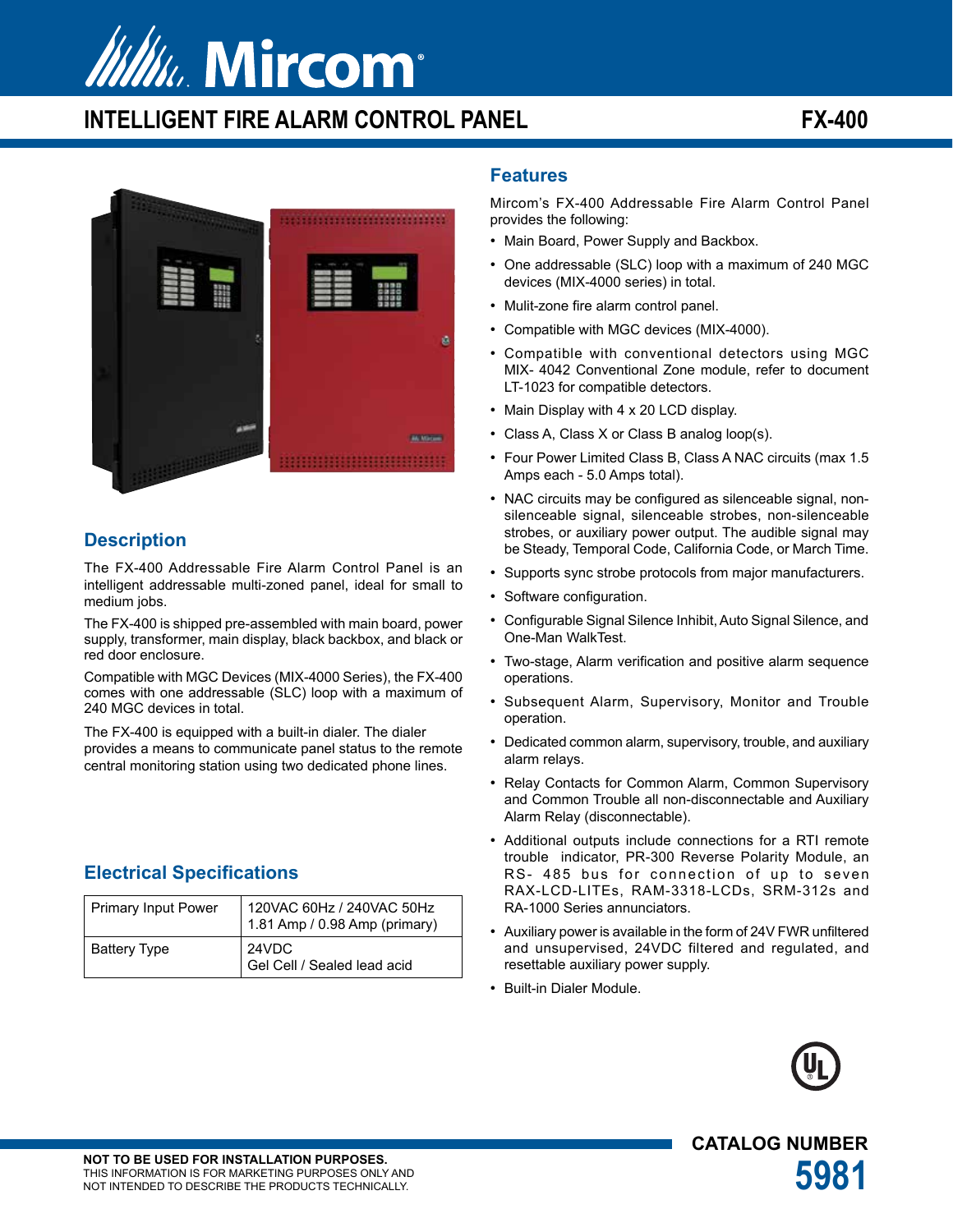## **System Components**



#### **RAM-3318-LCD Remote Annunciator**

The RAM-3318-LCD Remote Annunciator is used as a component of an FX-400 Fire Alarm System. It provides an exact mimic of the FX-400 display at a remote location. The display is four lines, 20 characters back-lit alphanumeric LCD. It displays information regarding the panel, its circuits, and devices. An on-screen cursor is controlled by the cursor buttons for menu selection and control. the RAM-3318-LCD occupies one display positon in the BB-1000 enclosure.



#### **RAM-1032TZDS-CC Conformal Coated Main Remote LED Annunciator**

The RAM-1032TZDS-CC Conformal Coated Main Remote LED Annunciator provides common annunciator functions and 32 points of LED annunciation. The RAM-1032TZDS-CC has indicators for A.C. On, Common Trouble and Signal Silence and controls for System Reset, Lamp Test, Fire Drill, Buzzer Silence and Signal Silence. Each display point can be identified by the slide-in label that slides in beside the LED. The RAM-1032TZDS-CC occupies one display position in the BB-1001WP(R)A or BB-1002WP(R)A enclosures.



#### **RAX-1048TZDS-CC Conformal Coated Programmable LED Annunciator Module**

The RAX-1048TZDS-CC Conformal Coated Programmable LED Annunciator Module provides 48 programmable bi-colored LEDs. The RAX-1048TZDS-CC connects to the main control unit or main annunciator module (RAM-1032TZDS) when mounted remotely. Each display point can be identified by the slide-in label that slides in besides the LED. The RAX-1048TZDS occupies one display position in the BB-1001WP(R)A or BB-1002WP(R)A Series enclosures.



#### **RAX-LCD-LITE Remote LCD Annunciator**

The FX-400 also supports the RAX-LCD-LITE Remote LCD Annunciator. It is equipped with a large 4-line x 20-character back-lit alphanumeric LCD display that uses a simple menu system complete with a directional keypad and switches for Enter, Menu, Cancel and Info. The RAX-LCD-LITE occupies one display position in the BB-1000 enclosures.



#### **RAM-1032TZDS Main Remote LED Annunciator**

The RAM-1032TZDS Main Remote LED Annunciator provides common annunciator functions and 32 points of LED annunciation. The RAM-1032TZDS has indicators for A.C. On, Common Trouble and Signal Silence and controls for System Reset, Lamp Test, Fire Drill, Buzzer Silence and Signal Silence. The RAM-1032TZDS occupies one display position in the BB-1000 enclosure.



**RAX-1048TZDS Programmable LED Annunciator Module** The RAX-1048TZDS Programmable LED Annunciator Module provides 48 programmable bi-colored LEDs. The RAX-1048TZDS connects to the main control unit or main annunciator module (RAM-1032TZDS) when mounted remotely. Each display point can be identified by the slide-in label that slides in beside the LED. The RAX-1048TZDS occupies one display position in the BB-1000 Series enclosures.

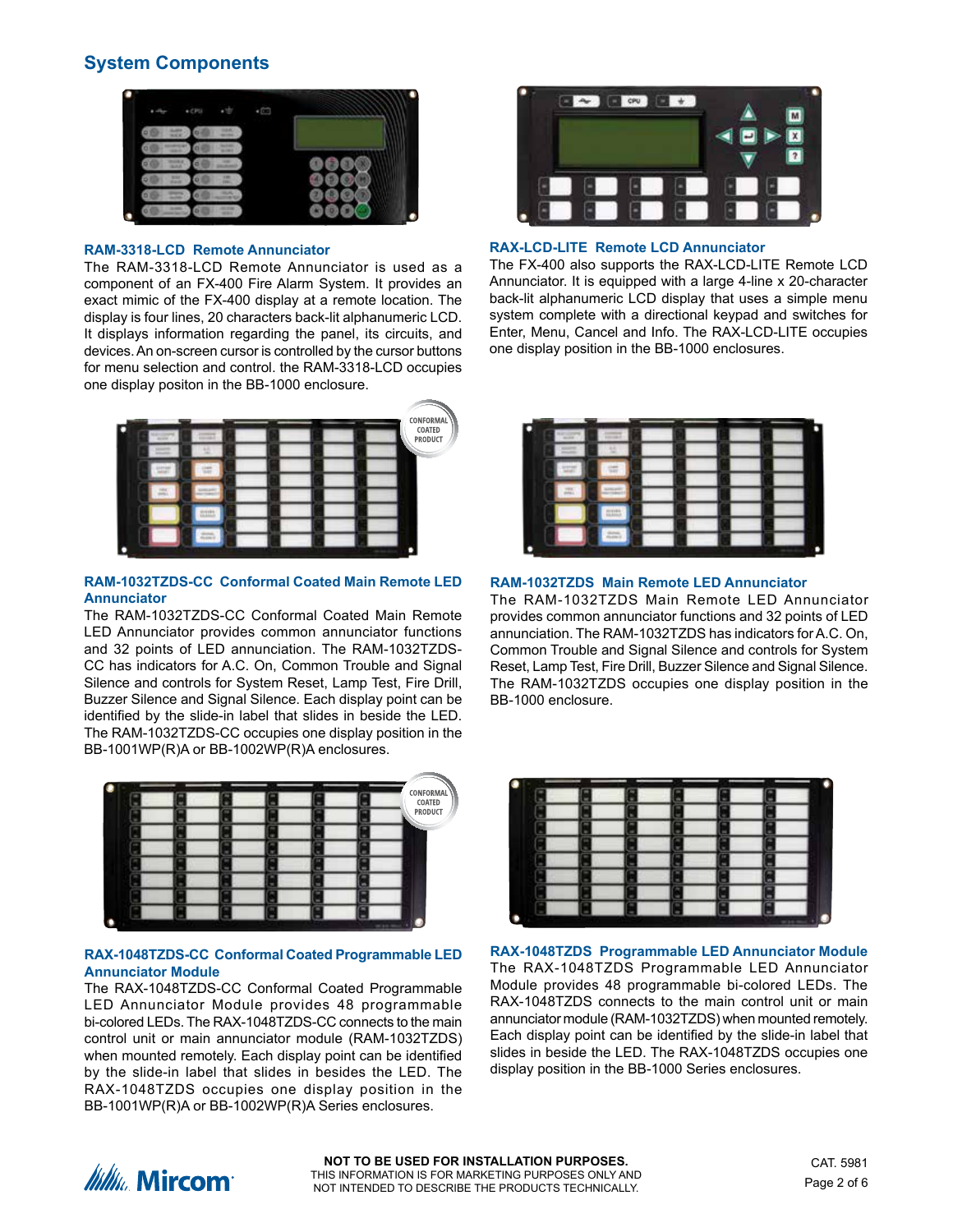

#### **AGD-048 Graphic Annunciator Adder Driver Board**

The AGD-048 Adder Graphic Driver Module can be used with the MGD-32 Master Graphic Driver modules, or if located remotely it must be connected and mounted with the RAX-LCD Shared Display. The AGD-048 will support an additional 48 supervised outputs. As with the master modules, the AGD-048 will support both LEDs and incandescent lamps.



#### **UIMA4 Interface for Configuring MGC Fire Panels**

The UIMA4 is an interface for configuring FX-400. The UIMA4's ribbon cable can be disconnected and replaced – the replacement part number is RPL-WC-25022 (it comes with 3 replacement cables). The UIMA4 interface has 3 connectors: 9 pin male serial connector, USB B female connector, and 10 pin female connector.



#### **MGD-32 Master Graphic Driver Module**

For use with FX-400 Fire Alarm Control Panels. The MGD-32 Master Graphic Driver Module provides common control inputs for the switches such as System Reset, Signal Silence, Auxiliary Disconnect, Fire Drill, Lamp Test and Acknowledge.



#### **PR-300 Polarity Reversal/City Tie Module**

The PR-300 provides outputs for city box and polarity reversal applications. As a city tie module, the PR300 provides an interface between the control panel indicating circuits and a master box. It provides off-premises signal transmission for systems that must comply with NFPA requirements for Auxiliary Protective Systems. As a polarity reversal module, the PR-300 provides an interface between the control panel and a reverse polarity receiver.





#### **RTI-1 Trouble Remote Indicator**

Mircom's Remote Trouble Indicator provides remote annunciation of fire alarm troubles. The RTI-1 mounts onto a standard single gang electrical box. The RTI-1 can be used with any of Mircom's fire alarm control panels.

#### **MP-300 End of Line Plates**

Mircom's MP-300 is a 3.9K End Of Line resistor for use with Mircom conventional panels and detection circuits.

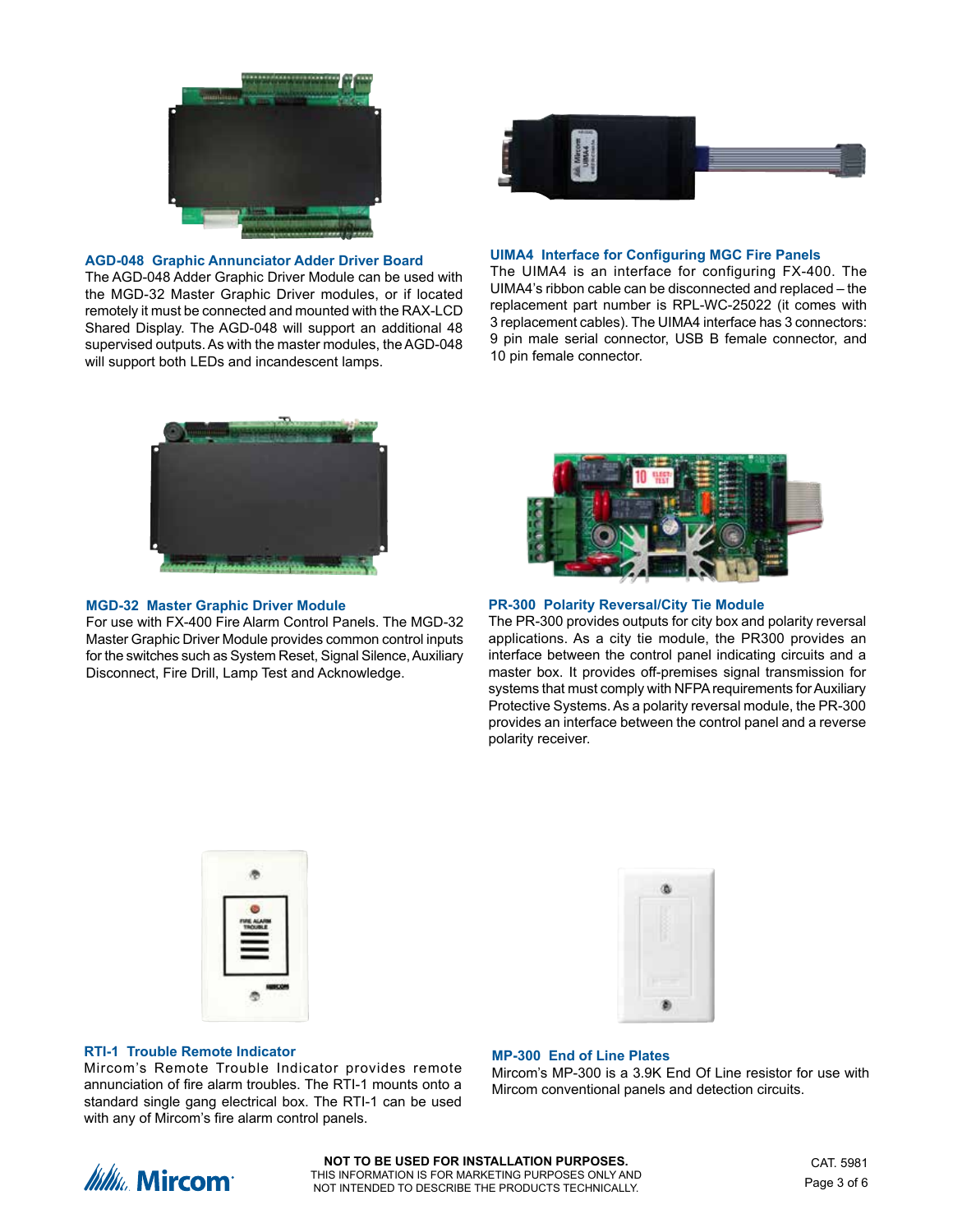

#### **BB-1001WP(R)A Outdoor Weather Protected Enclosure**

The BB-1001WP(R)A is a complete enclosure that comes with either a RED or WHITE door, a black back-box, two keys and a durable lock at the top of the door. The door comes hinged to the bottom side of the box for added weather protection. The box is capable of handling one RAM-1032TZDS-CC Main Annunciator Chassis which provides up to 32 points of annunciation. RAM-1032TZDS-CC is ordered separately conform with the UL, ULC installation requirements.

**Note: there is no need for thermostat or heater. RAM-1032TZDS-CC must be ordered separately to match UL, ULC installation requirements.**

| <b>Dimensions</b> | 11-5/32" H x 12-15/16" W x 3-1/2"<br>  (283mm x 329mm x 89mm) |
|-------------------|---------------------------------------------------------------|
|                   | Rated for Outdoor Enviroment +50°C to -40°C (-122°F to -40°F) |
| Wet Location      | 95% R.H. @60°C                                                |



#### **BB-1002WP(R)A Outdoor Weather Protected Enclosure**

The BB-1002WP(R)A is a complete enclosure that comes with either a RED or WHITE door, a black back-box, two keys and a durable lock at the top of the door. The door comes hinged to the bottom side of the box for added weather protection. The box is capable of handling one RAM-1032TZDS-CC Main Annunciator Chassis which provides up to 32 points of annunciation and one RAX1048TZDS-CC Adder Annunciator, which provides up to 48 points of annunciation. RAM-1032TZDS-CC and RAX1048TZDS-CC are ordered separately to match the UL, ULC installation requirements.

**Note: there is no need for thermostat or heater. RAM-1032TZDS-CC and RAX-1048TZDS-CC must be ordered separately to match UL, ULC installation requirements.**

| Dimensions   | 17-15/16" H x 12-15/16" W x 3-1/2"<br>(456mm x 329mm x 89mm)    |
|--------------|-----------------------------------------------------------------|
|              | Rated for Outdoor Enviroment   +50°C to -40°C (-122°F to -40°F) |
| Wet Location | 95% R.H. @60°C                                                  |



#### **SRM-312R Smart Relay Module with Red Enclosure**

The SRM-312R provides twelve configurable relay circuits, rated @ 28 VDC, 1 amp (resistive). Each circuit can be configured as a Normally Open (N.O.) or Normally Closed (N.C.) contact. Each relay is equipped with an LED that is lit when the relay is energized. The relays can be configured as relay per zone (1 to 1), Common on Alarm, Common on Supervisory or programmable for a logical or adjacent zone configuration. An adjacent zone configuration will turn on an adjacent zone when the configured zone is active. A chaining configuration allows for multiple relays to turn on. The SRM-312R is DIP switch configurable and connects to the RS-485 bus. The SRM-312R come complete with a red enclosure and a CAT-30 lock and key.



**BB-1001 / 2 / 3 / 8 / 12 Remote Annunciator Enclosures** The BB-1000 Series comes complete with a backbox, door and hinge. The enclosures doors come with Lexan windows, two keys and a durable lock. The enclosures can handle the RAM-1032TZDS, RAM-3318-LCD, RAXN-LCD-LITE, Main Annunciator Chassis.

| BB-1001D / DR / DS / DB | 9" H x 12.75" W x 1.85" D    |
|-------------------------|------------------------------|
| BB-1002D / DR / DS / DB | 18" H x 12.75" W x 1.85" D   |
| BB-1003D / DR / DS / DB | 26.4" H x 12.75" W x 1.85" D |
| BB-1008D / DR / DB      | 33" x 22.5" W x 1.85" D      |
| BB-1012D / DR / DB      | 45" H x 22.5" W x 1.85" D    |



**NOT TO BE USED FOR INSTALLATION PURPOSES.** THIS INFORMATION IS FOR MARKETING PURPOSES ONLY AND NOT INTENDED TO DESCRIBE THE PRODUCTS TECHNICALLY.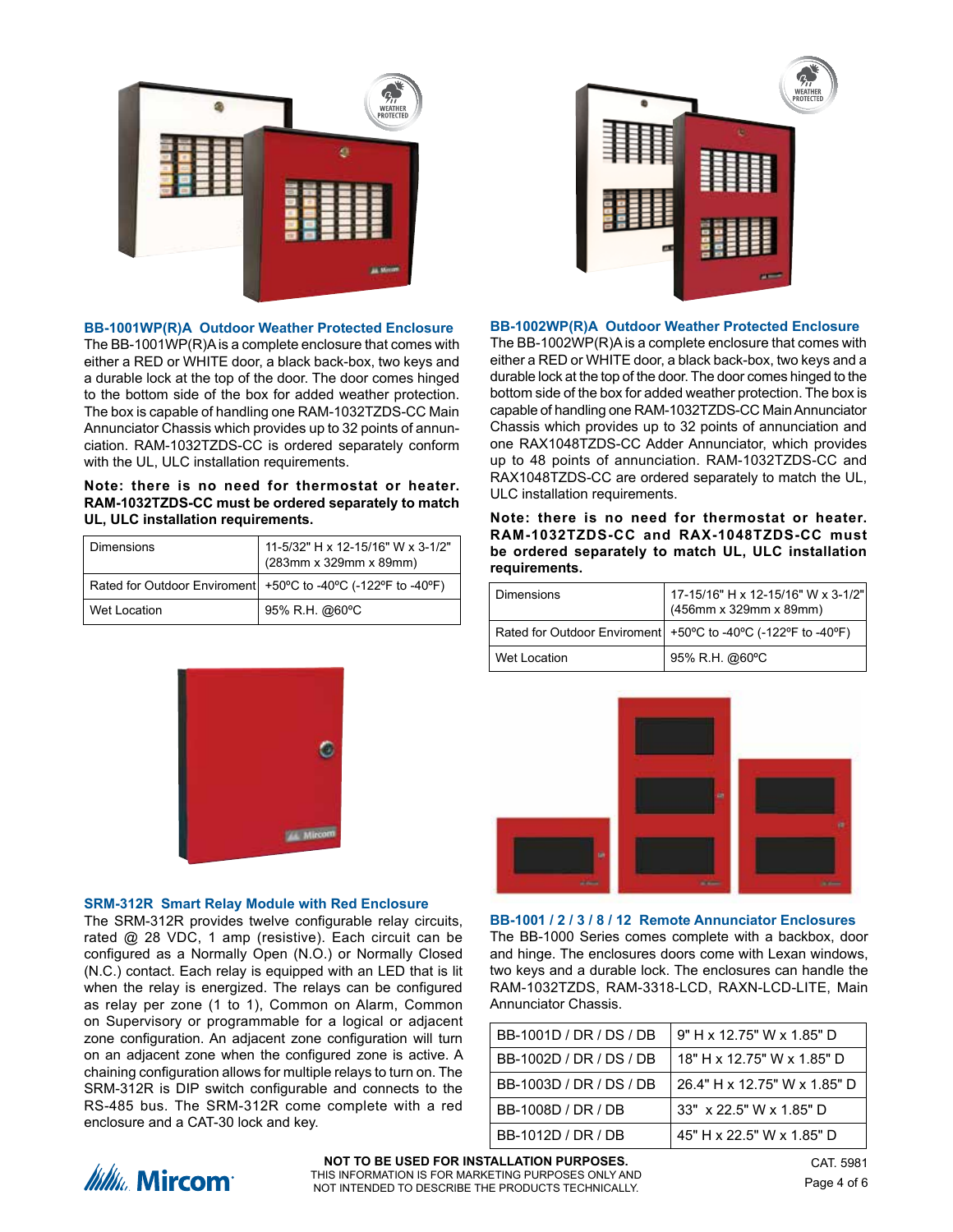## **Ordering Information**

| <b>Panel</b><br><b>FX-400B</b><br>Intelligent Fire Alarm Control Panel - Black door<br><b>FX-400R</b><br>Intelligent Fire Alarm Control Panel - Red door<br><b>Displays</b><br><b>RAM-3318-LCD</b><br>Remote Annunciator with 4-Line LCD Display<br>RAX-LCD-LITE<br>Remote Annunciator with 4-Line LCD Display<br>RAM-1032TZDS<br>32 Point Remote Main Annunciator with 32 Trouble and Alarm LEDs<br>RAM-1032TZDS-CC<br>Conformal Coated 32 Point Remote Main Annunciator with 32 Trouble and Alarm LEDs<br>RAX-1048TZDS<br>Adder Annunciator Chassis c/w 48 Bi-Colored LEDs<br>RAX-1048TZDS-CC<br>Conformal Coated Adder Annunciator Chassis c/w 48 Bi-Colored LEDs.<br>MGD-32<br>Master Graphic Driver Board<br>AGD-048<br>Adder Graphic Driver Board<br><b>SRM-312R</b><br>Smart Relay Module with Red Enclosure. Supports up to 12 relays<br><b>Optional Adder Modules</b><br>PR-300<br>Polarity reversal and City Tie Module<br><b>Enclosures</b><br><b>BB-1001D</b><br>White Remote Annunciator Enclosure. Houses one module.<br><b>BB-1001DR</b><br>Red Remote Annunciator Enclosure. Houses one module.<br><b>BB-1001DS</b><br>Stainless Steel Remote Annunciator Enclosure. Houses one module.<br><b>BB-1001DB</b><br>Black Remote Annunciator Enclosure. Houses one module<br><b>BB-1002D</b><br>White Remote Annunciator Enclosure. Houses two modules.<br><b>BB-1002DR</b><br>Red Remote Annunciator Enclosure. Houses two modules.<br><b>BB-1002DS</b><br>Stainless Steel Remote Annunciator Enclosure. Houses two modules.<br><b>BB-1002DB</b><br>Black Remote Annunciator Enclosure. Houses two modules.<br><b>BB-1003D</b><br>White Remote Annunciator Enclosure. Houses three modules.<br><b>BB-1003DR</b><br>Red Remote Annunciator Enclosure. Houses three modules.<br><b>BB-1003DS</b><br>Stainless Steel Annunciator Enclosure. Houses three modules.<br><b>BB-1003DB</b><br>Black Annunciator Enclosure. Houses three modules.<br><b>BB-1008D</b><br>White Remote Annunciator Enclosure. Houses eight modules.<br><b>BB-1008DR</b><br>Red Remote Annunciator Enclosure. Houses eight modules.<br><b>BB-1008DB</b><br>Black Remote Annunciator Enclosure. Houses eight modules<br>BB-1012D<br>White Remote Annunciator Enclosure. Houses twelve modules.<br><b>BB-1012DR</b><br>Red Remote Annunciator Enclosure. Houses twelve modules.<br>BB-10012DB<br>Black Remote Annunciator Enclosure. Houses twelve modules.<br><b>BB-1001WPA</b><br>White Weather Protected Enclosure. Houses one module.<br>BB-1001WPRA<br>Red Weather Protected Enclosure. Houses one module.<br><b>BB-1002WPA</b><br>White Weather Protected Enclosure. Houses two modules.<br>BB-1002WPRA<br>Red Weather Protected Enclosure. Houses two modules.<br><b>Accessories</b><br>RTI-1<br>Common Remote Trouble Indicator, Buzzer and LED<br>MP-300<br>End of Line Resistor plate. 3K9<br><b>BC-160R</b><br>External Battery Cabinet - Red<br><b>BAT-12V12A</b><br>Battery 12AH<br><b>BAT-12V18A</b><br>Battery 18AH<br><b>BAT-12V26A</b><br>Battery 26AH (To house BAT-12V26A (26 AH) batteries, an external BC-160R Battery Cabinet is required.)<br>UIMA4<br>Interface for Configuring MGC Fire Panels<br>MGC-CONFIG-KIT4<br>Fire Panel Configuration KIT with UIMA4 | <b>Model</b> | <b>Description</b>                             |
|---------------------------------------------------------------------------------------------------------------------------------------------------------------------------------------------------------------------------------------------------------------------------------------------------------------------------------------------------------------------------------------------------------------------------------------------------------------------------------------------------------------------------------------------------------------------------------------------------------------------------------------------------------------------------------------------------------------------------------------------------------------------------------------------------------------------------------------------------------------------------------------------------------------------------------------------------------------------------------------------------------------------------------------------------------------------------------------------------------------------------------------------------------------------------------------------------------------------------------------------------------------------------------------------------------------------------------------------------------------------------------------------------------------------------------------------------------------------------------------------------------------------------------------------------------------------------------------------------------------------------------------------------------------------------------------------------------------------------------------------------------------------------------------------------------------------------------------------------------------------------------------------------------------------------------------------------------------------------------------------------------------------------------------------------------------------------------------------------------------------------------------------------------------------------------------------------------------------------------------------------------------------------------------------------------------------------------------------------------------------------------------------------------------------------------------------------------------------------------------------------------------------------------------------------------------------------------------------------------------------------------------------------------------------------------------------------------------------------------------------------------------------------------------------------------------------------------------------------------------------------------------------------------------------------------------------------------------------------------------------------------------------------------------------------------------------------------------------------------------------------------------------------------------------------------------------------------------------------------------------------------------------|--------------|------------------------------------------------|
|                                                                                                                                                                                                                                                                                                                                                                                                                                                                                                                                                                                                                                                                                                                                                                                                                                                                                                                                                                                                                                                                                                                                                                                                                                                                                                                                                                                                                                                                                                                                                                                                                                                                                                                                                                                                                                                                                                                                                                                                                                                                                                                                                                                                                                                                                                                                                                                                                                                                                                                                                                                                                                                                                                                                                                                                                                                                                                                                                                                                                                                                                                                                                                                                                                                                     |              |                                                |
|                                                                                                                                                                                                                                                                                                                                                                                                                                                                                                                                                                                                                                                                                                                                                                                                                                                                                                                                                                                                                                                                                                                                                                                                                                                                                                                                                                                                                                                                                                                                                                                                                                                                                                                                                                                                                                                                                                                                                                                                                                                                                                                                                                                                                                                                                                                                                                                                                                                                                                                                                                                                                                                                                                                                                                                                                                                                                                                                                                                                                                                                                                                                                                                                                                                                     |              |                                                |
|                                                                                                                                                                                                                                                                                                                                                                                                                                                                                                                                                                                                                                                                                                                                                                                                                                                                                                                                                                                                                                                                                                                                                                                                                                                                                                                                                                                                                                                                                                                                                                                                                                                                                                                                                                                                                                                                                                                                                                                                                                                                                                                                                                                                                                                                                                                                                                                                                                                                                                                                                                                                                                                                                                                                                                                                                                                                                                                                                                                                                                                                                                                                                                                                                                                                     |              |                                                |
|                                                                                                                                                                                                                                                                                                                                                                                                                                                                                                                                                                                                                                                                                                                                                                                                                                                                                                                                                                                                                                                                                                                                                                                                                                                                                                                                                                                                                                                                                                                                                                                                                                                                                                                                                                                                                                                                                                                                                                                                                                                                                                                                                                                                                                                                                                                                                                                                                                                                                                                                                                                                                                                                                                                                                                                                                                                                                                                                                                                                                                                                                                                                                                                                                                                                     |              |                                                |
|                                                                                                                                                                                                                                                                                                                                                                                                                                                                                                                                                                                                                                                                                                                                                                                                                                                                                                                                                                                                                                                                                                                                                                                                                                                                                                                                                                                                                                                                                                                                                                                                                                                                                                                                                                                                                                                                                                                                                                                                                                                                                                                                                                                                                                                                                                                                                                                                                                                                                                                                                                                                                                                                                                                                                                                                                                                                                                                                                                                                                                                                                                                                                                                                                                                                     |              |                                                |
|                                                                                                                                                                                                                                                                                                                                                                                                                                                                                                                                                                                                                                                                                                                                                                                                                                                                                                                                                                                                                                                                                                                                                                                                                                                                                                                                                                                                                                                                                                                                                                                                                                                                                                                                                                                                                                                                                                                                                                                                                                                                                                                                                                                                                                                                                                                                                                                                                                                                                                                                                                                                                                                                                                                                                                                                                                                                                                                                                                                                                                                                                                                                                                                                                                                                     |              |                                                |
|                                                                                                                                                                                                                                                                                                                                                                                                                                                                                                                                                                                                                                                                                                                                                                                                                                                                                                                                                                                                                                                                                                                                                                                                                                                                                                                                                                                                                                                                                                                                                                                                                                                                                                                                                                                                                                                                                                                                                                                                                                                                                                                                                                                                                                                                                                                                                                                                                                                                                                                                                                                                                                                                                                                                                                                                                                                                                                                                                                                                                                                                                                                                                                                                                                                                     |              |                                                |
|                                                                                                                                                                                                                                                                                                                                                                                                                                                                                                                                                                                                                                                                                                                                                                                                                                                                                                                                                                                                                                                                                                                                                                                                                                                                                                                                                                                                                                                                                                                                                                                                                                                                                                                                                                                                                                                                                                                                                                                                                                                                                                                                                                                                                                                                                                                                                                                                                                                                                                                                                                                                                                                                                                                                                                                                                                                                                                                                                                                                                                                                                                                                                                                                                                                                     |              |                                                |
|                                                                                                                                                                                                                                                                                                                                                                                                                                                                                                                                                                                                                                                                                                                                                                                                                                                                                                                                                                                                                                                                                                                                                                                                                                                                                                                                                                                                                                                                                                                                                                                                                                                                                                                                                                                                                                                                                                                                                                                                                                                                                                                                                                                                                                                                                                                                                                                                                                                                                                                                                                                                                                                                                                                                                                                                                                                                                                                                                                                                                                                                                                                                                                                                                                                                     |              |                                                |
|                                                                                                                                                                                                                                                                                                                                                                                                                                                                                                                                                                                                                                                                                                                                                                                                                                                                                                                                                                                                                                                                                                                                                                                                                                                                                                                                                                                                                                                                                                                                                                                                                                                                                                                                                                                                                                                                                                                                                                                                                                                                                                                                                                                                                                                                                                                                                                                                                                                                                                                                                                                                                                                                                                                                                                                                                                                                                                                                                                                                                                                                                                                                                                                                                                                                     |              |                                                |
|                                                                                                                                                                                                                                                                                                                                                                                                                                                                                                                                                                                                                                                                                                                                                                                                                                                                                                                                                                                                                                                                                                                                                                                                                                                                                                                                                                                                                                                                                                                                                                                                                                                                                                                                                                                                                                                                                                                                                                                                                                                                                                                                                                                                                                                                                                                                                                                                                                                                                                                                                                                                                                                                                                                                                                                                                                                                                                                                                                                                                                                                                                                                                                                                                                                                     |              |                                                |
|                                                                                                                                                                                                                                                                                                                                                                                                                                                                                                                                                                                                                                                                                                                                                                                                                                                                                                                                                                                                                                                                                                                                                                                                                                                                                                                                                                                                                                                                                                                                                                                                                                                                                                                                                                                                                                                                                                                                                                                                                                                                                                                                                                                                                                                                                                                                                                                                                                                                                                                                                                                                                                                                                                                                                                                                                                                                                                                                                                                                                                                                                                                                                                                                                                                                     |              |                                                |
|                                                                                                                                                                                                                                                                                                                                                                                                                                                                                                                                                                                                                                                                                                                                                                                                                                                                                                                                                                                                                                                                                                                                                                                                                                                                                                                                                                                                                                                                                                                                                                                                                                                                                                                                                                                                                                                                                                                                                                                                                                                                                                                                                                                                                                                                                                                                                                                                                                                                                                                                                                                                                                                                                                                                                                                                                                                                                                                                                                                                                                                                                                                                                                                                                                                                     |              |                                                |
|                                                                                                                                                                                                                                                                                                                                                                                                                                                                                                                                                                                                                                                                                                                                                                                                                                                                                                                                                                                                                                                                                                                                                                                                                                                                                                                                                                                                                                                                                                                                                                                                                                                                                                                                                                                                                                                                                                                                                                                                                                                                                                                                                                                                                                                                                                                                                                                                                                                                                                                                                                                                                                                                                                                                                                                                                                                                                                                                                                                                                                                                                                                                                                                                                                                                     |              |                                                |
|                                                                                                                                                                                                                                                                                                                                                                                                                                                                                                                                                                                                                                                                                                                                                                                                                                                                                                                                                                                                                                                                                                                                                                                                                                                                                                                                                                                                                                                                                                                                                                                                                                                                                                                                                                                                                                                                                                                                                                                                                                                                                                                                                                                                                                                                                                                                                                                                                                                                                                                                                                                                                                                                                                                                                                                                                                                                                                                                                                                                                                                                                                                                                                                                                                                                     |              |                                                |
|                                                                                                                                                                                                                                                                                                                                                                                                                                                                                                                                                                                                                                                                                                                                                                                                                                                                                                                                                                                                                                                                                                                                                                                                                                                                                                                                                                                                                                                                                                                                                                                                                                                                                                                                                                                                                                                                                                                                                                                                                                                                                                                                                                                                                                                                                                                                                                                                                                                                                                                                                                                                                                                                                                                                                                                                                                                                                                                                                                                                                                                                                                                                                                                                                                                                     |              |                                                |
|                                                                                                                                                                                                                                                                                                                                                                                                                                                                                                                                                                                                                                                                                                                                                                                                                                                                                                                                                                                                                                                                                                                                                                                                                                                                                                                                                                                                                                                                                                                                                                                                                                                                                                                                                                                                                                                                                                                                                                                                                                                                                                                                                                                                                                                                                                                                                                                                                                                                                                                                                                                                                                                                                                                                                                                                                                                                                                                                                                                                                                                                                                                                                                                                                                                                     |              |                                                |
|                                                                                                                                                                                                                                                                                                                                                                                                                                                                                                                                                                                                                                                                                                                                                                                                                                                                                                                                                                                                                                                                                                                                                                                                                                                                                                                                                                                                                                                                                                                                                                                                                                                                                                                                                                                                                                                                                                                                                                                                                                                                                                                                                                                                                                                                                                                                                                                                                                                                                                                                                                                                                                                                                                                                                                                                                                                                                                                                                                                                                                                                                                                                                                                                                                                                     |              |                                                |
|                                                                                                                                                                                                                                                                                                                                                                                                                                                                                                                                                                                                                                                                                                                                                                                                                                                                                                                                                                                                                                                                                                                                                                                                                                                                                                                                                                                                                                                                                                                                                                                                                                                                                                                                                                                                                                                                                                                                                                                                                                                                                                                                                                                                                                                                                                                                                                                                                                                                                                                                                                                                                                                                                                                                                                                                                                                                                                                                                                                                                                                                                                                                                                                                                                                                     |              |                                                |
|                                                                                                                                                                                                                                                                                                                                                                                                                                                                                                                                                                                                                                                                                                                                                                                                                                                                                                                                                                                                                                                                                                                                                                                                                                                                                                                                                                                                                                                                                                                                                                                                                                                                                                                                                                                                                                                                                                                                                                                                                                                                                                                                                                                                                                                                                                                                                                                                                                                                                                                                                                                                                                                                                                                                                                                                                                                                                                                                                                                                                                                                                                                                                                                                                                                                     |              |                                                |
|                                                                                                                                                                                                                                                                                                                                                                                                                                                                                                                                                                                                                                                                                                                                                                                                                                                                                                                                                                                                                                                                                                                                                                                                                                                                                                                                                                                                                                                                                                                                                                                                                                                                                                                                                                                                                                                                                                                                                                                                                                                                                                                                                                                                                                                                                                                                                                                                                                                                                                                                                                                                                                                                                                                                                                                                                                                                                                                                                                                                                                                                                                                                                                                                                                                                     |              |                                                |
|                                                                                                                                                                                                                                                                                                                                                                                                                                                                                                                                                                                                                                                                                                                                                                                                                                                                                                                                                                                                                                                                                                                                                                                                                                                                                                                                                                                                                                                                                                                                                                                                                                                                                                                                                                                                                                                                                                                                                                                                                                                                                                                                                                                                                                                                                                                                                                                                                                                                                                                                                                                                                                                                                                                                                                                                                                                                                                                                                                                                                                                                                                                                                                                                                                                                     |              |                                                |
|                                                                                                                                                                                                                                                                                                                                                                                                                                                                                                                                                                                                                                                                                                                                                                                                                                                                                                                                                                                                                                                                                                                                                                                                                                                                                                                                                                                                                                                                                                                                                                                                                                                                                                                                                                                                                                                                                                                                                                                                                                                                                                                                                                                                                                                                                                                                                                                                                                                                                                                                                                                                                                                                                                                                                                                                                                                                                                                                                                                                                                                                                                                                                                                                                                                                     |              |                                                |
|                                                                                                                                                                                                                                                                                                                                                                                                                                                                                                                                                                                                                                                                                                                                                                                                                                                                                                                                                                                                                                                                                                                                                                                                                                                                                                                                                                                                                                                                                                                                                                                                                                                                                                                                                                                                                                                                                                                                                                                                                                                                                                                                                                                                                                                                                                                                                                                                                                                                                                                                                                                                                                                                                                                                                                                                                                                                                                                                                                                                                                                                                                                                                                                                                                                                     |              |                                                |
|                                                                                                                                                                                                                                                                                                                                                                                                                                                                                                                                                                                                                                                                                                                                                                                                                                                                                                                                                                                                                                                                                                                                                                                                                                                                                                                                                                                                                                                                                                                                                                                                                                                                                                                                                                                                                                                                                                                                                                                                                                                                                                                                                                                                                                                                                                                                                                                                                                                                                                                                                                                                                                                                                                                                                                                                                                                                                                                                                                                                                                                                                                                                                                                                                                                                     |              |                                                |
|                                                                                                                                                                                                                                                                                                                                                                                                                                                                                                                                                                                                                                                                                                                                                                                                                                                                                                                                                                                                                                                                                                                                                                                                                                                                                                                                                                                                                                                                                                                                                                                                                                                                                                                                                                                                                                                                                                                                                                                                                                                                                                                                                                                                                                                                                                                                                                                                                                                                                                                                                                                                                                                                                                                                                                                                                                                                                                                                                                                                                                                                                                                                                                                                                                                                     |              |                                                |
|                                                                                                                                                                                                                                                                                                                                                                                                                                                                                                                                                                                                                                                                                                                                                                                                                                                                                                                                                                                                                                                                                                                                                                                                                                                                                                                                                                                                                                                                                                                                                                                                                                                                                                                                                                                                                                                                                                                                                                                                                                                                                                                                                                                                                                                                                                                                                                                                                                                                                                                                                                                                                                                                                                                                                                                                                                                                                                                                                                                                                                                                                                                                                                                                                                                                     |              |                                                |
|                                                                                                                                                                                                                                                                                                                                                                                                                                                                                                                                                                                                                                                                                                                                                                                                                                                                                                                                                                                                                                                                                                                                                                                                                                                                                                                                                                                                                                                                                                                                                                                                                                                                                                                                                                                                                                                                                                                                                                                                                                                                                                                                                                                                                                                                                                                                                                                                                                                                                                                                                                                                                                                                                                                                                                                                                                                                                                                                                                                                                                                                                                                                                                                                                                                                     |              |                                                |
|                                                                                                                                                                                                                                                                                                                                                                                                                                                                                                                                                                                                                                                                                                                                                                                                                                                                                                                                                                                                                                                                                                                                                                                                                                                                                                                                                                                                                                                                                                                                                                                                                                                                                                                                                                                                                                                                                                                                                                                                                                                                                                                                                                                                                                                                                                                                                                                                                                                                                                                                                                                                                                                                                                                                                                                                                                                                                                                                                                                                                                                                                                                                                                                                                                                                     |              |                                                |
|                                                                                                                                                                                                                                                                                                                                                                                                                                                                                                                                                                                                                                                                                                                                                                                                                                                                                                                                                                                                                                                                                                                                                                                                                                                                                                                                                                                                                                                                                                                                                                                                                                                                                                                                                                                                                                                                                                                                                                                                                                                                                                                                                                                                                                                                                                                                                                                                                                                                                                                                                                                                                                                                                                                                                                                                                                                                                                                                                                                                                                                                                                                                                                                                                                                                     |              |                                                |
|                                                                                                                                                                                                                                                                                                                                                                                                                                                                                                                                                                                                                                                                                                                                                                                                                                                                                                                                                                                                                                                                                                                                                                                                                                                                                                                                                                                                                                                                                                                                                                                                                                                                                                                                                                                                                                                                                                                                                                                                                                                                                                                                                                                                                                                                                                                                                                                                                                                                                                                                                                                                                                                                                                                                                                                                                                                                                                                                                                                                                                                                                                                                                                                                                                                                     |              |                                                |
|                                                                                                                                                                                                                                                                                                                                                                                                                                                                                                                                                                                                                                                                                                                                                                                                                                                                                                                                                                                                                                                                                                                                                                                                                                                                                                                                                                                                                                                                                                                                                                                                                                                                                                                                                                                                                                                                                                                                                                                                                                                                                                                                                                                                                                                                                                                                                                                                                                                                                                                                                                                                                                                                                                                                                                                                                                                                                                                                                                                                                                                                                                                                                                                                                                                                     |              |                                                |
|                                                                                                                                                                                                                                                                                                                                                                                                                                                                                                                                                                                                                                                                                                                                                                                                                                                                                                                                                                                                                                                                                                                                                                                                                                                                                                                                                                                                                                                                                                                                                                                                                                                                                                                                                                                                                                                                                                                                                                                                                                                                                                                                                                                                                                                                                                                                                                                                                                                                                                                                                                                                                                                                                                                                                                                                                                                                                                                                                                                                                                                                                                                                                                                                                                                                     |              |                                                |
|                                                                                                                                                                                                                                                                                                                                                                                                                                                                                                                                                                                                                                                                                                                                                                                                                                                                                                                                                                                                                                                                                                                                                                                                                                                                                                                                                                                                                                                                                                                                                                                                                                                                                                                                                                                                                                                                                                                                                                                                                                                                                                                                                                                                                                                                                                                                                                                                                                                                                                                                                                                                                                                                                                                                                                                                                                                                                                                                                                                                                                                                                                                                                                                                                                                                     |              |                                                |
|                                                                                                                                                                                                                                                                                                                                                                                                                                                                                                                                                                                                                                                                                                                                                                                                                                                                                                                                                                                                                                                                                                                                                                                                                                                                                                                                                                                                                                                                                                                                                                                                                                                                                                                                                                                                                                                                                                                                                                                                                                                                                                                                                                                                                                                                                                                                                                                                                                                                                                                                                                                                                                                                                                                                                                                                                                                                                                                                                                                                                                                                                                                                                                                                                                                                     |              |                                                |
|                                                                                                                                                                                                                                                                                                                                                                                                                                                                                                                                                                                                                                                                                                                                                                                                                                                                                                                                                                                                                                                                                                                                                                                                                                                                                                                                                                                                                                                                                                                                                                                                                                                                                                                                                                                                                                                                                                                                                                                                                                                                                                                                                                                                                                                                                                                                                                                                                                                                                                                                                                                                                                                                                                                                                                                                                                                                                                                                                                                                                                                                                                                                                                                                                                                                     |              |                                                |
|                                                                                                                                                                                                                                                                                                                                                                                                                                                                                                                                                                                                                                                                                                                                                                                                                                                                                                                                                                                                                                                                                                                                                                                                                                                                                                                                                                                                                                                                                                                                                                                                                                                                                                                                                                                                                                                                                                                                                                                                                                                                                                                                                                                                                                                                                                                                                                                                                                                                                                                                                                                                                                                                                                                                                                                                                                                                                                                                                                                                                                                                                                                                                                                                                                                                     |              |                                                |
|                                                                                                                                                                                                                                                                                                                                                                                                                                                                                                                                                                                                                                                                                                                                                                                                                                                                                                                                                                                                                                                                                                                                                                                                                                                                                                                                                                                                                                                                                                                                                                                                                                                                                                                                                                                                                                                                                                                                                                                                                                                                                                                                                                                                                                                                                                                                                                                                                                                                                                                                                                                                                                                                                                                                                                                                                                                                                                                                                                                                                                                                                                                                                                                                                                                                     |              |                                                |
|                                                                                                                                                                                                                                                                                                                                                                                                                                                                                                                                                                                                                                                                                                                                                                                                                                                                                                                                                                                                                                                                                                                                                                                                                                                                                                                                                                                                                                                                                                                                                                                                                                                                                                                                                                                                                                                                                                                                                                                                                                                                                                                                                                                                                                                                                                                                                                                                                                                                                                                                                                                                                                                                                                                                                                                                                                                                                                                                                                                                                                                                                                                                                                                                                                                                     |              |                                                |
|                                                                                                                                                                                                                                                                                                                                                                                                                                                                                                                                                                                                                                                                                                                                                                                                                                                                                                                                                                                                                                                                                                                                                                                                                                                                                                                                                                                                                                                                                                                                                                                                                                                                                                                                                                                                                                                                                                                                                                                                                                                                                                                                                                                                                                                                                                                                                                                                                                                                                                                                                                                                                                                                                                                                                                                                                                                                                                                                                                                                                                                                                                                                                                                                                                                                     |              |                                                |
|                                                                                                                                                                                                                                                                                                                                                                                                                                                                                                                                                                                                                                                                                                                                                                                                                                                                                                                                                                                                                                                                                                                                                                                                                                                                                                                                                                                                                                                                                                                                                                                                                                                                                                                                                                                                                                                                                                                                                                                                                                                                                                                                                                                                                                                                                                                                                                                                                                                                                                                                                                                                                                                                                                                                                                                                                                                                                                                                                                                                                                                                                                                                                                                                                                                                     |              |                                                |
|                                                                                                                                                                                                                                                                                                                                                                                                                                                                                                                                                                                                                                                                                                                                                                                                                                                                                                                                                                                                                                                                                                                                                                                                                                                                                                                                                                                                                                                                                                                                                                                                                                                                                                                                                                                                                                                                                                                                                                                                                                                                                                                                                                                                                                                                                                                                                                                                                                                                                                                                                                                                                                                                                                                                                                                                                                                                                                                                                                                                                                                                                                                                                                                                                                                                     |              |                                                |
|                                                                                                                                                                                                                                                                                                                                                                                                                                                                                                                                                                                                                                                                                                                                                                                                                                                                                                                                                                                                                                                                                                                                                                                                                                                                                                                                                                                                                                                                                                                                                                                                                                                                                                                                                                                                                                                                                                                                                                                                                                                                                                                                                                                                                                                                                                                                                                                                                                                                                                                                                                                                                                                                                                                                                                                                                                                                                                                                                                                                                                                                                                                                                                                                                                                                     |              |                                                |
|                                                                                                                                                                                                                                                                                                                                                                                                                                                                                                                                                                                                                                                                                                                                                                                                                                                                                                                                                                                                                                                                                                                                                                                                                                                                                                                                                                                                                                                                                                                                                                                                                                                                                                                                                                                                                                                                                                                                                                                                                                                                                                                                                                                                                                                                                                                                                                                                                                                                                                                                                                                                                                                                                                                                                                                                                                                                                                                                                                                                                                                                                                                                                                                                                                                                     |              |                                                |
|                                                                                                                                                                                                                                                                                                                                                                                                                                                                                                                                                                                                                                                                                                                                                                                                                                                                                                                                                                                                                                                                                                                                                                                                                                                                                                                                                                                                                                                                                                                                                                                                                                                                                                                                                                                                                                                                                                                                                                                                                                                                                                                                                                                                                                                                                                                                                                                                                                                                                                                                                                                                                                                                                                                                                                                                                                                                                                                                                                                                                                                                                                                                                                                                                                                                     |              |                                                |
|                                                                                                                                                                                                                                                                                                                                                                                                                                                                                                                                                                                                                                                                                                                                                                                                                                                                                                                                                                                                                                                                                                                                                                                                                                                                                                                                                                                                                                                                                                                                                                                                                                                                                                                                                                                                                                                                                                                                                                                                                                                                                                                                                                                                                                                                                                                                                                                                                                                                                                                                                                                                                                                                                                                                                                                                                                                                                                                                                                                                                                                                                                                                                                                                                                                                     |              |                                                |
|                                                                                                                                                                                                                                                                                                                                                                                                                                                                                                                                                                                                                                                                                                                                                                                                                                                                                                                                                                                                                                                                                                                                                                                                                                                                                                                                                                                                                                                                                                                                                                                                                                                                                                                                                                                                                                                                                                                                                                                                                                                                                                                                                                                                                                                                                                                                                                                                                                                                                                                                                                                                                                                                                                                                                                                                                                                                                                                                                                                                                                                                                                                                                                                                                                                                     |              |                                                |
|                                                                                                                                                                                                                                                                                                                                                                                                                                                                                                                                                                                                                                                                                                                                                                                                                                                                                                                                                                                                                                                                                                                                                                                                                                                                                                                                                                                                                                                                                                                                                                                                                                                                                                                                                                                                                                                                                                                                                                                                                                                                                                                                                                                                                                                                                                                                                                                                                                                                                                                                                                                                                                                                                                                                                                                                                                                                                                                                                                                                                                                                                                                                                                                                                                                                     | RPL-WC-25022 | Replacement Ribbon Cable for UIMA4 (Pack of 3) |